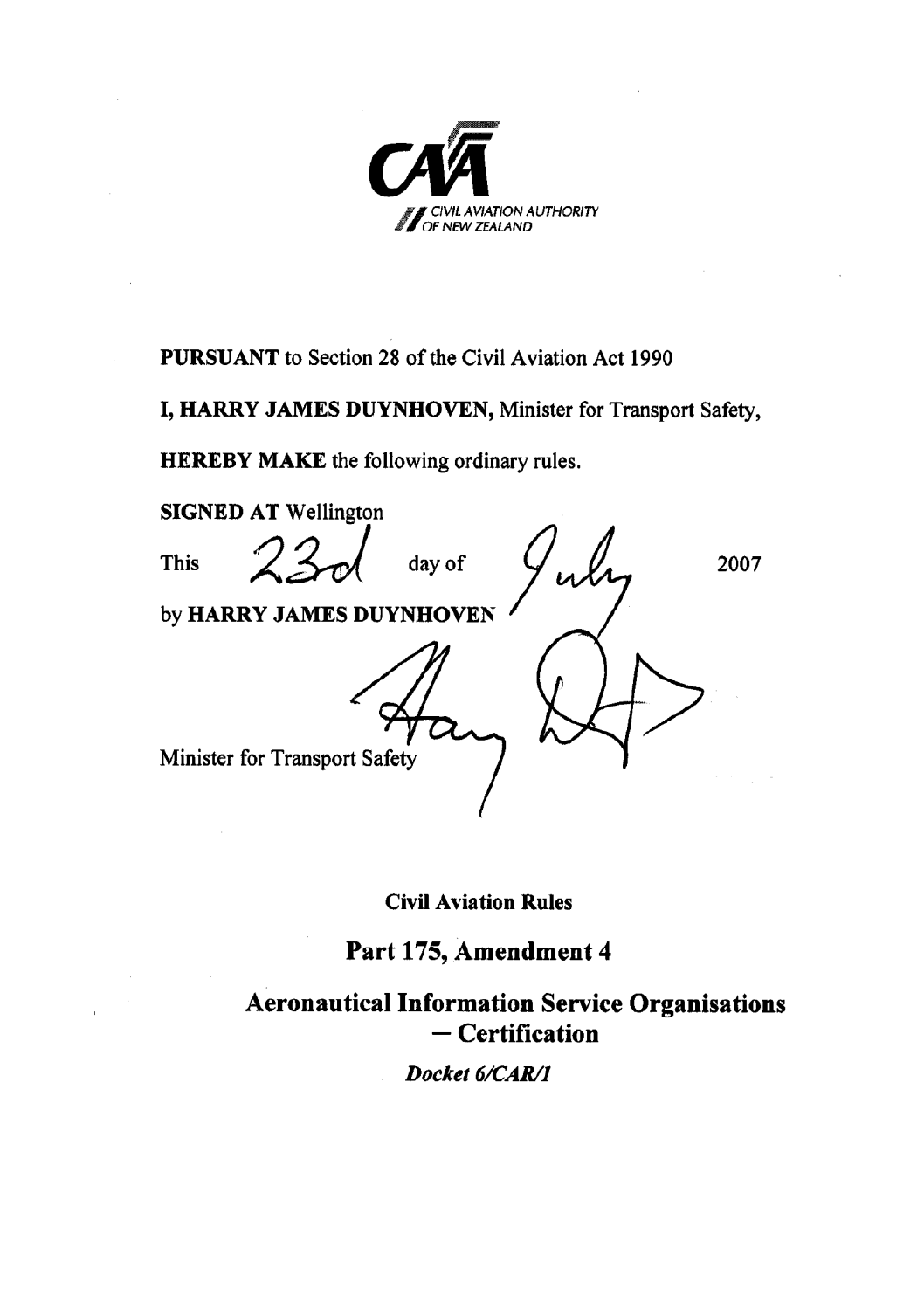# **Content**

| Part 175 Amendment     |  |
|------------------------|--|
| Consultation Details 6 |  |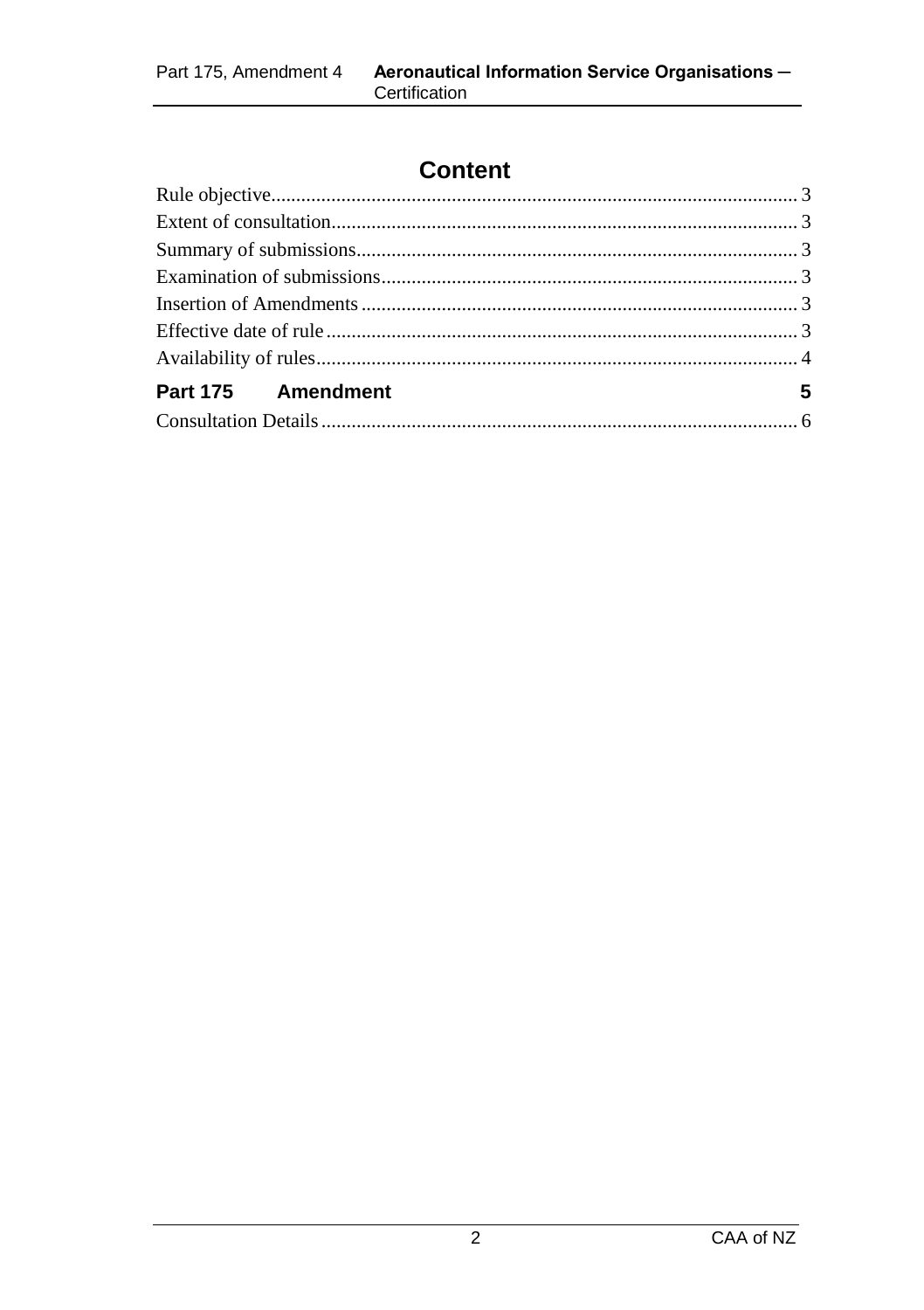## **Rule objective**

The objective of amendment 4 to Part 175 is to revoke references to Rule Part 11 which has been revoked to ensure consistency with the Civil Aviation Act regarding the Minister's functions to make ordinary rules and the Director's functions to grant exemptions.

#### **Extent of consultation**

A Notice of Proposed Rulemaking, NPRM 07/01, containing the proposed revocation of Part 11 and other consequential rule amendments was issued for public consultation under Docket 6/CAR/1 on 28 September 2006.

The publication of NPRM 07/01 was notified in the Gazette and advertised in the daily newspapers in the five main provincial centres on 28 September 2006. The NPRM was published on the CAA web site and mailed to identified stakeholders including representative organisations who were considered likely to have an interest in the proposal.

A period of 29 days was allowed for comment on the proposed rule.

## **Summary of submissions**

Two written submissions were received on the NPRM. These submissions and comments have been considered and as a result no amendment was made to the proposed rule.

The rule was then referred to Parliament's Regulations Review Committee before being signed by the Minister for Transport Safety.

#### **Examination of submissions**

Submissions may be examined by application to the Docket Clerk at the Civil Aviation Authority between 8:30 am and 4:30 pm on weekdays, except statutory holidays.

#### **Insertion of Amendments**

The amendments to the rules in this Part are reflected by revocation of an existing rule.

#### **Effective date of rule**

Amendment 4 to Part 175 comes into force on 24 August 2007.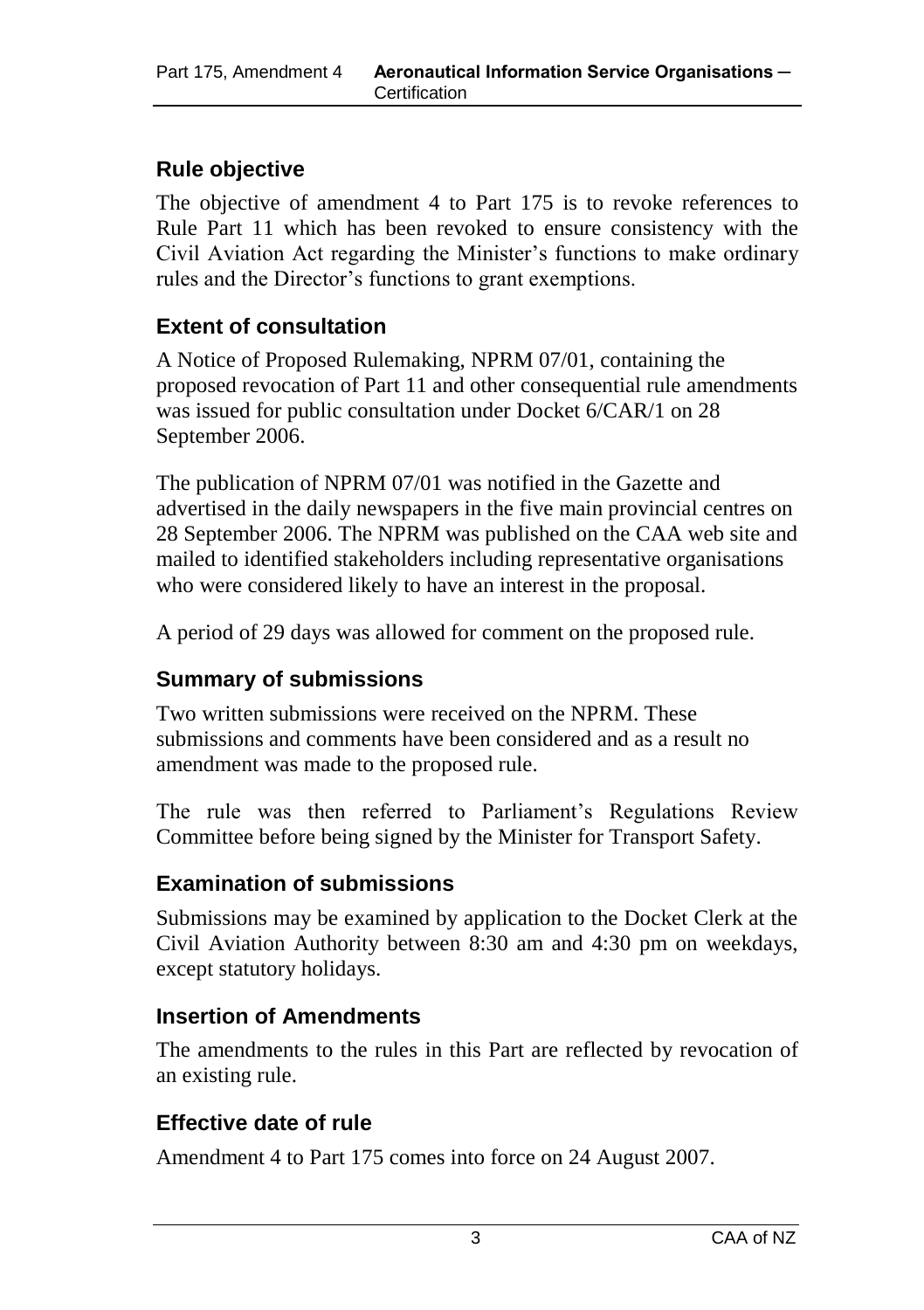#### **Availability of rules**

Civil Aviation Rules are available from–

CAA web site:<http://www.caa.govt.nz/> Freephone: 0800 GET RULES (0800 438 785)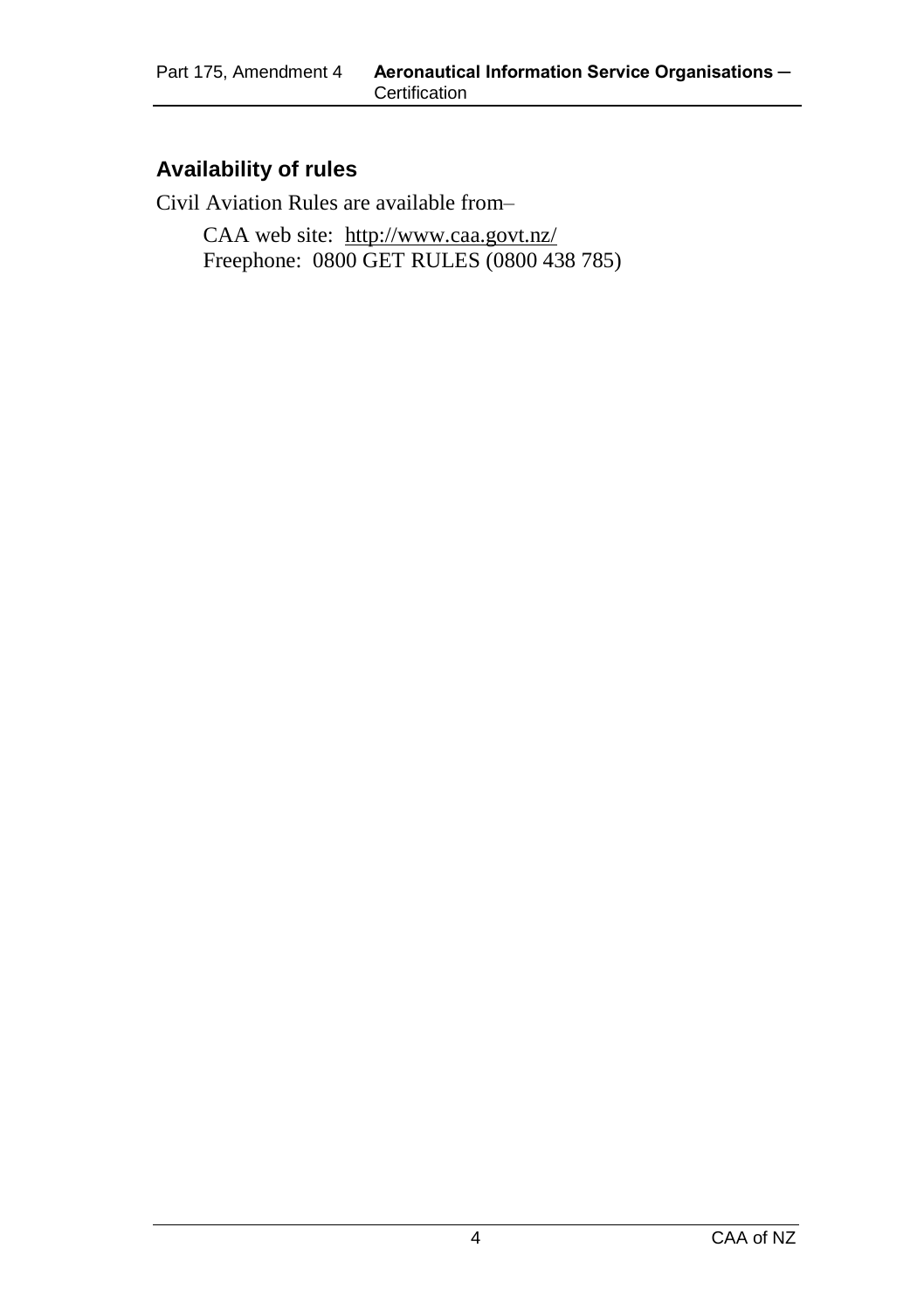## **Part 175 Amendment**

**Subpart A General**

**175.15 Exemptions**

*Rule 175.15 is revoked.*